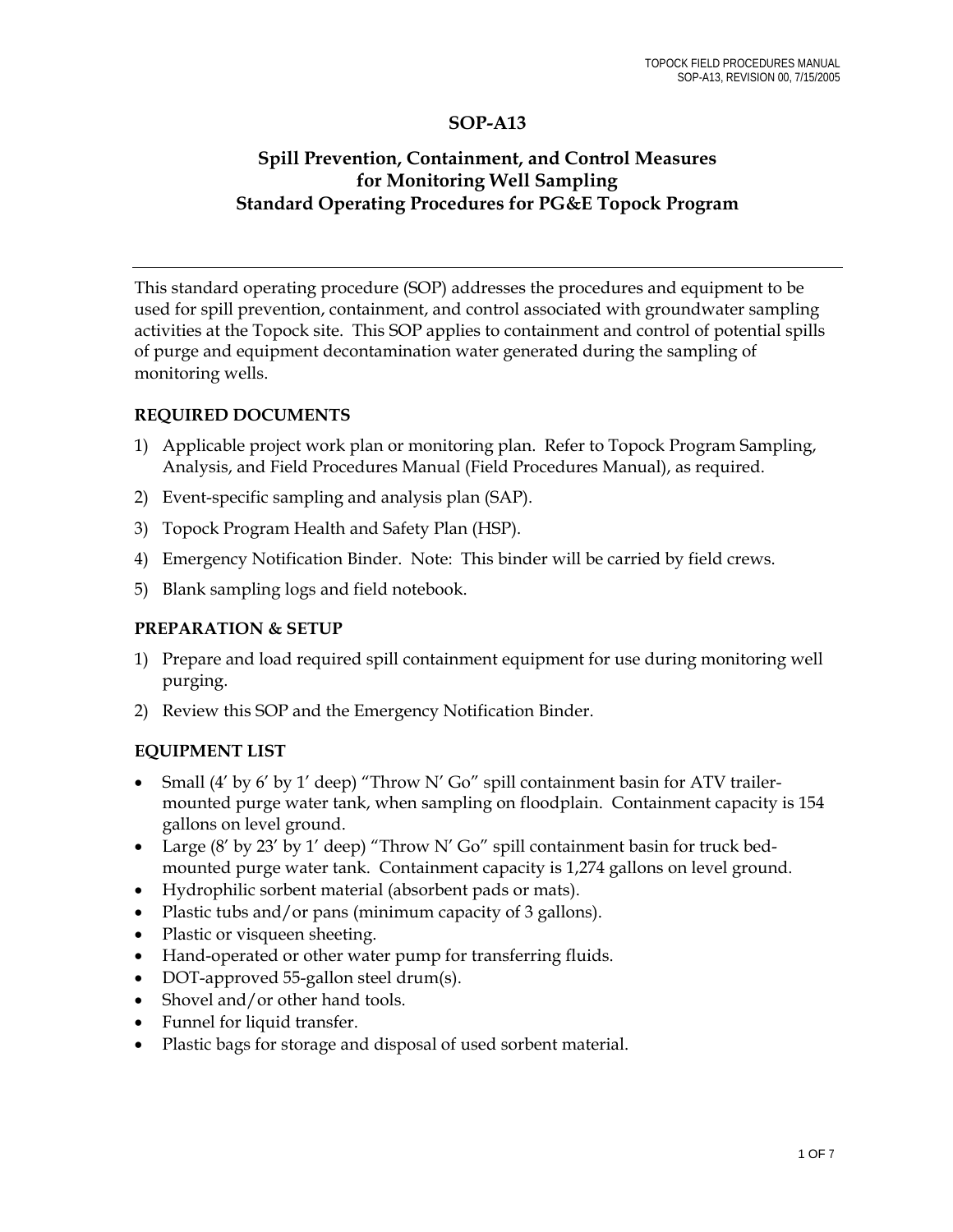# **CONTAINMENT SCENARIO 1: SAMPLING ON FLOODPLAIN**

For monitoring well sampling on the floodplain, purge water is placed in a 200-gallon ATV trailer-mounted tank. The trailer-mounted tank is situated adjacent to the monitoring well to be sampled. Purge water is pumped directly into the tank via transfer hose at approximately 3 gallons per minute (gpm). Purge water from the Horiba flow cell is contained in a 5-gallon bucket and is manually transferred into the purge water tank.

## **Potential Spill Scenarios**

- Overfill of ATV trailer-mounted purge water tank
- Spills at time of hose disconnection from tank or during manual transfer into tank from bucket
- Disrupted bucket of purge water

## **Required Equipment**

- Small (4' by 6') "Throw N' Go" spill containment basin for ATV trailer-mounted purge water tank
- Sorbent material
- Hand-operated or other water pump for transferring fluids
- Funnel for liquid transfer

- 1) Deploy the ATV trailer-sized "Throw N' Go" containment basin. Situate ATV trailer with purge water tank inside the containment basin, as close to well head as possible. Secure the transfer hose in the tank opening.
- 2) Evaluate the remaining capacity of the tank prior to initiating well purging to ensure that there is sufficient capacity to hold the amount of purge water anticipated to be generated during purging of the well.
- 3) During purging, field staff will remain at the discharge end of the hose and will monitor transfer of water into the purge water tank. If tank approaches being full, discontinue purging.
- 4) Any buckets of purge water must be placed inside the footprint of the containment device prior to transfer into the tank.
- 5) At completion of purging, when disconnecting the transfer hose from the tank opening, perform hose disconnection within the containment basin to ensure that any drips or spills of purge water are contained within the basin. If any purge water is present in the containment basin, transfer the water into the purge water tank.
- 6) Secure purge water tank openings and ensure that the tank is well secured to the ATV trailer. Remobilize to the next well to be sampled.
- 7) Repeat the preceding steps at the next well to be sampled.
- 8) When the ATV trailer-mounted purge water tank is full, continue with procedures under Containment Scenario 4.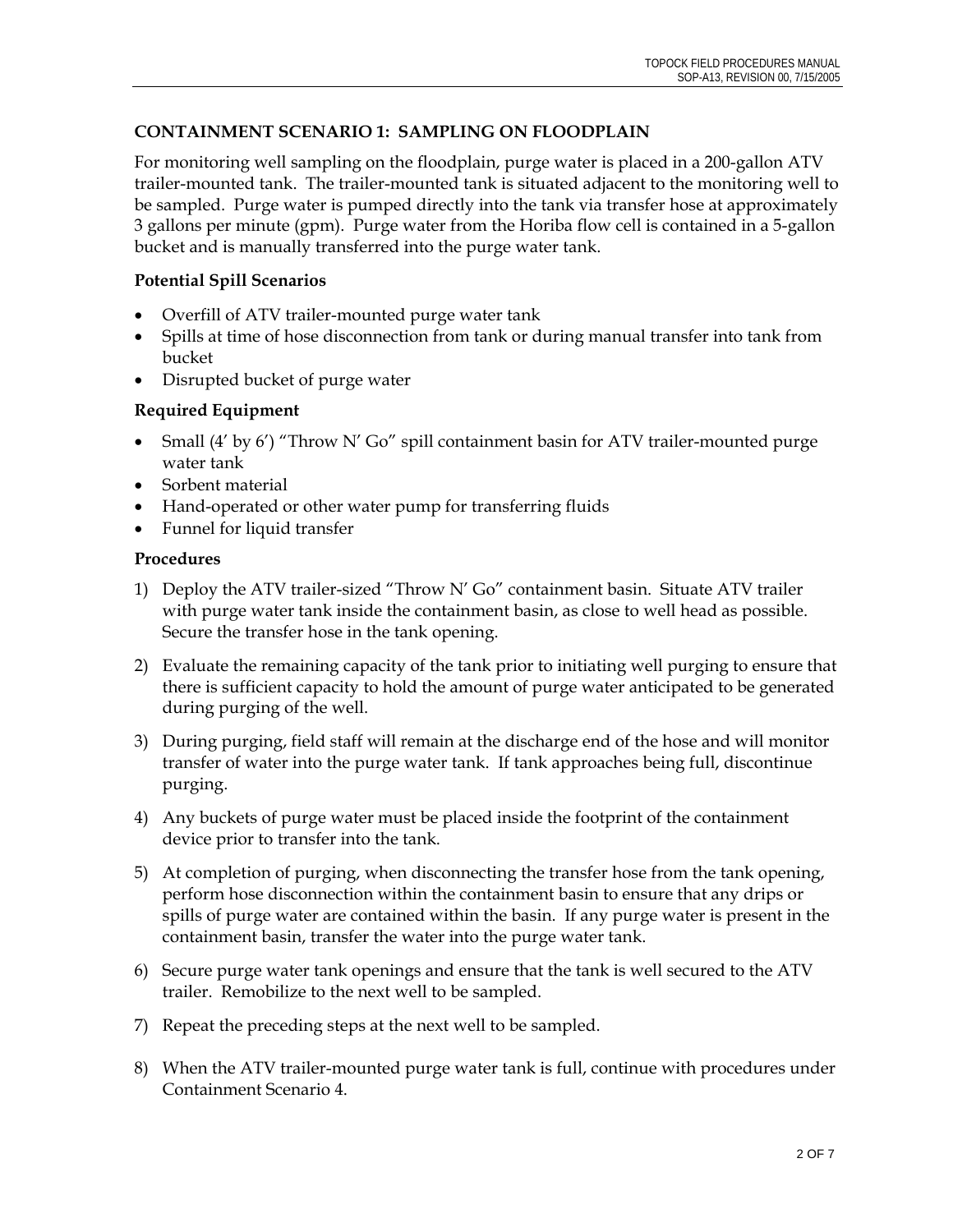# **CONTAINMENT SCENARIO 2: SAMPLING IN LOW-IMPACT AREA OF FLOODPLAIN**

For sampling of specific wells in the area of the floodplain that has been designated for lowimpact field procedures (the following well clusters: MW-27, MW-30, MW-34, MW-36, and MW-42), purge water is placed in the ATV trailer-mounted tank as per Containment Scenario 1. However, to minimize impact, the trailer-mounted tank must remain in the vicinity of MW-39 and purge water from these wells must be pumped to the trailer. Therefore, purge water is transferred by hose from the monitoring well being sampled to the purge water tank at a maximum purge rate of 2 gpm. Up to 6 segments of hose may be required to transfer purge water from the well head to the purge water tank. Note that the Containment Scenario 2 procedures are used in addition to those in Containment Scenario 1.

# **Potential Spill Scenarios**

Leakage from transfer hose connection points

# **Required Equipment**

- Small (4' by 6') "Throw N' Go" spill containment basin for ATV trailer-mounted purge water tank
- Plastic tub/pan (minimum capacity of 3 gallons)
- Sorbent material
- Plastic sheeting/visqueen
- Hand-operated or other water pump for transferring fluids

- 1) Deploy the ATV trailer-sized "Throw N' Go" containment basin at the approved staging area (adjacent to MW-39). Implement procedures under Scenario 1 that apply to the purge water tank.
- 2) Along the route of the transfer hose, place one plastic tub/pan beneath each hose connection (up to 5 hose connections total along the transfer hose route). Secure the hose at each connection point so that the hose connection will not shift away from the containment tub/pan. Place plastic sheeting/visqueen under the plastic tub/pan. DO NOT dig into the ground or otherwise disturb the ground when placing the sheeting and plastic tub.
- 3) During purging, patrol the transfer hose route to inspect connections and ensure that no leak conditions develop. Patrol of the transfer hose route will occur only to the extent it can be safely performed with respect to heat stress concerns. Correct any leak conditions observed.
- 4) At the completion of well purging, ensure that all water is out of hose before disconnecting hose segments. When disconnecting hose segments, ensure that the disconnection occurs over plastic tub/pan. If any purge water is present in the tub/pan, transfer the water into the ATV trailer-mounted purge water tank.
- 5) When the ATV trailer-mounted poly tank is full, continue with procedures under Containment Scenario 4.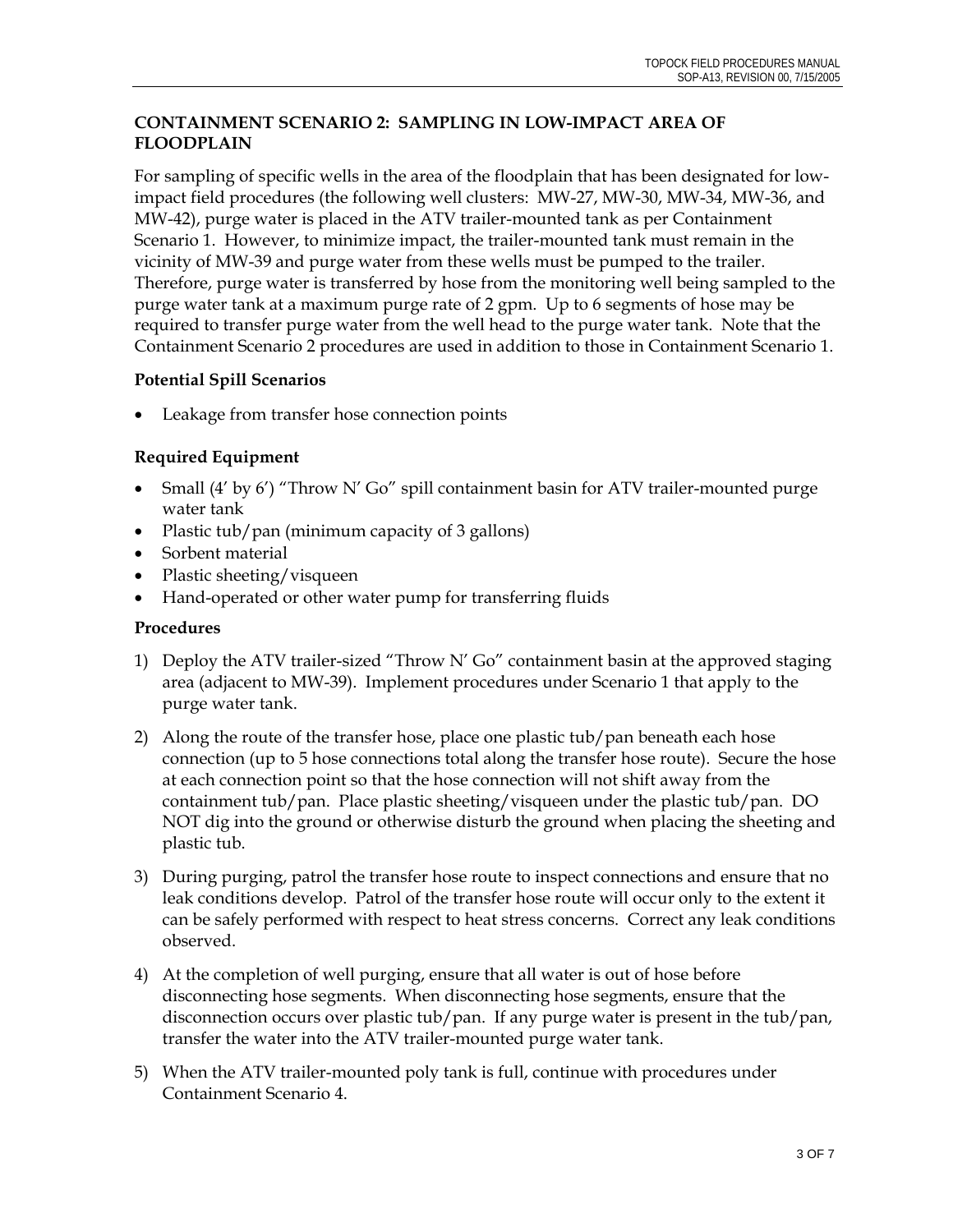### **CONTAINMENT SCENARIO 3: SAMPLING IN NON-FLOODPLAIN AREA**

For monitoring well sampling in non-floodplain areas of the site, wells can be accessed by truck, and purge water is placed in a 400-gallon truck bed-mounted tank. Purge water is pumped directly into this tank via transfer hose at rates up to 10 gpm. Purge water from the Horiba flow cell is contained in a 5-gallon bucket and is manually transferred into the purge water tank.

## **Potential Spill Scenarios**

- Overfill of truck bed-mounted purge water tank
- Spills at time of hose disconnection from tank or during manual transfer into tank from bucket
- Disrupted bucket of purge water

## **Required Equipment**

- Large (8' by 23') "Throw N' Go" spill containment basin for truck bed-mounted purge water tank
- Sorbent material
- Hand-operated or other water pump for transferring fluids
- Funnel for liquid transfer

- 1) Deploy the truck-sized "Throw N' Go" containment basin. Situate truck with purge water tank inside the containment basin, as close to well head as possible. Secure transfer hose in tank opening.
- 2) Evaluate the remaining capacity of the tank prior to initiating well purging to ensure that there is sufficient capacity to hold the amount of purge water anticipated to be generated during purging of the well.
- 3) During purging, field staff will remain at the discharge end of the hose and will monitor transfer of water into the purge water tank. If tank approaches being full, discontinue purging.
- 4) Any buckets of purge water must be placed inside the footprint of the containment device prior to transfer into the tank.
- 5) At completion of purging, when disconnecting the transfer hose from the tank opening, perform hose disconnection within the containment basin to ensure that any drips or spills of purge water are contained within the basin. If any purge water is present in the containment basin, transfer the water into the purge water tank.
- 6) Secure purge water tank openings and ensure that the tank is well secured to the truck bed. Remobilize to the next well to be sampled.
- 7) Repeat the preceding steps at the next well to be sampled.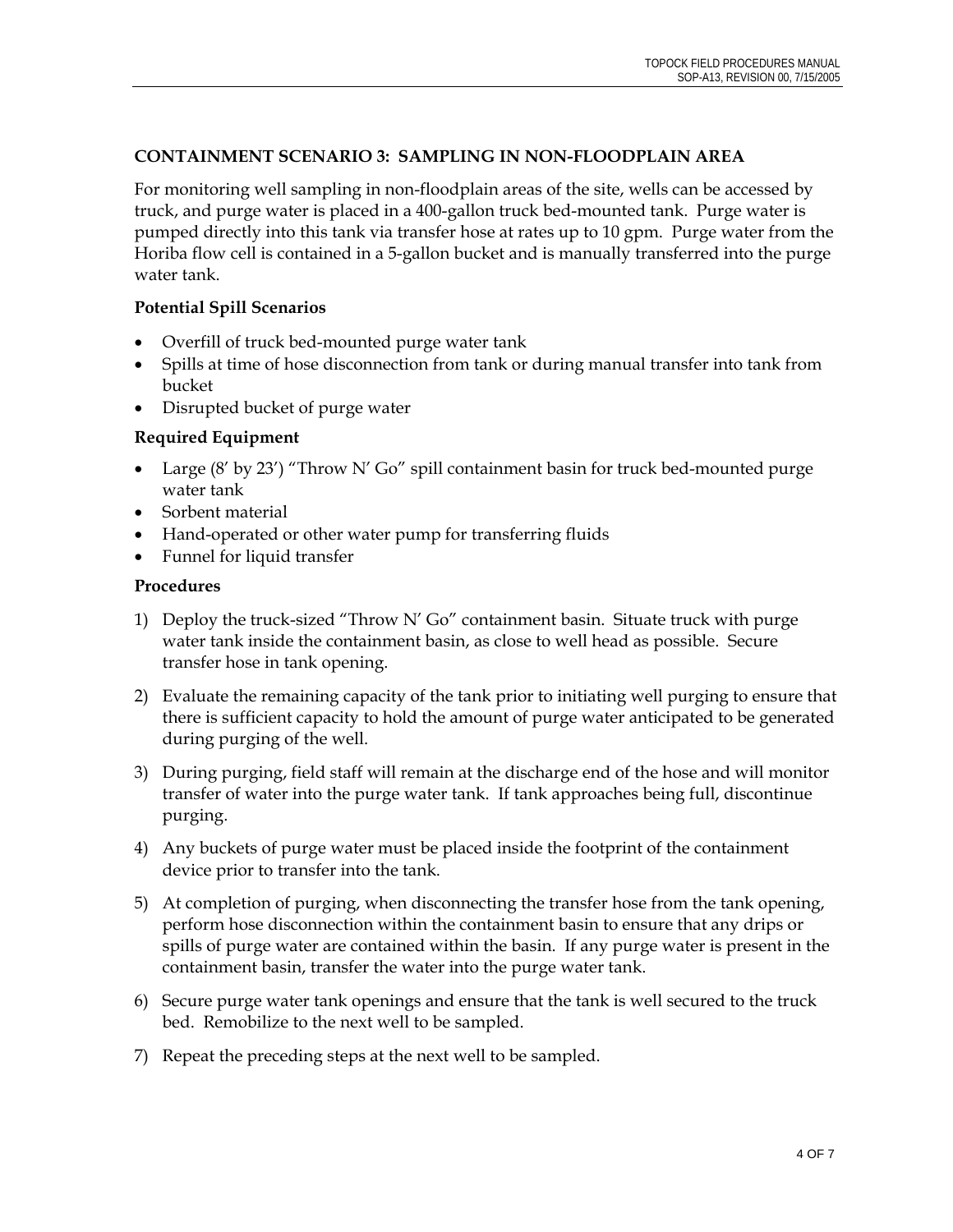8) When the truck-mounted purge water tank is full, continue with procedures under Containment Scenario 5.

### **CONTAINMENT SCENARIO 4: TRANSFER OF PURGE WATER FROM ATV TRAILER-MOUNTED TANK TO TRUCK BED-MOUNTED TANK**

When the ATV trailer-mounted purge water tank requires emptying to a truck bed-mounted tank, the following procedures will be used. Purge water is transferred using a sump pump and transfer hose at rates up to 10 gpm.

## **Potential Spill Scenarios**

- Overfill of truck bed-mounted poly tank
- Pump or transfer hose leakage during pumping into tank or at time of hose disconnection

## **Required Equipment**

- Large (8' by 23') "Throw N' Go" spill containment basin for truck bed-mounted purge water tank
- Small (4' by 6') "Throw N' Go" spill containment basin for ATV trailer-mounted purge water tank
- Sorbent material
- Hand-operated or other water pump for transferring fluids

- 1) Ensure that the truck with truck bed-mounted purge water tank is situated within its containment basin.
- 2) Deploy the ATV trailer-sized containment device. Situate ATV trailer with purge water tank inside the containment basin, as close to the truck as possible.
- 3) Evaluate the remaining capacity of the truck bed-mounted tank prior to initiating transfer from the ATV trailer-mounted tank, to ensure that there is sufficient capacity to hold the amount of purge water to be transferred.
- 4) Using sump pump and transfer hose, pump water from the ATV trailer-mounted tank to the truck bed-mounted tank. Field staff will be present during the entire transfer to monitor the water level in the receiving tank and to ensure no leakage or spills occur. If the tank approaches being full, discontinue transfer operations.
- 5) At the completion of transfer operations, when disconnecting the transfer hose from the receiving tank opening, perform hose disconnection within the containment basin to ensure that any drips or spills of purge water are contained within the basin. If any purge water is present in the containment basin, transfer the water into the purge water tank.
- 6) Secure purge water tank openings and ensure that the tank is well secured to the truck bed.
- 7) When the truck-mounted purge water tank is full, continue with procedures under Containment Scenario 5.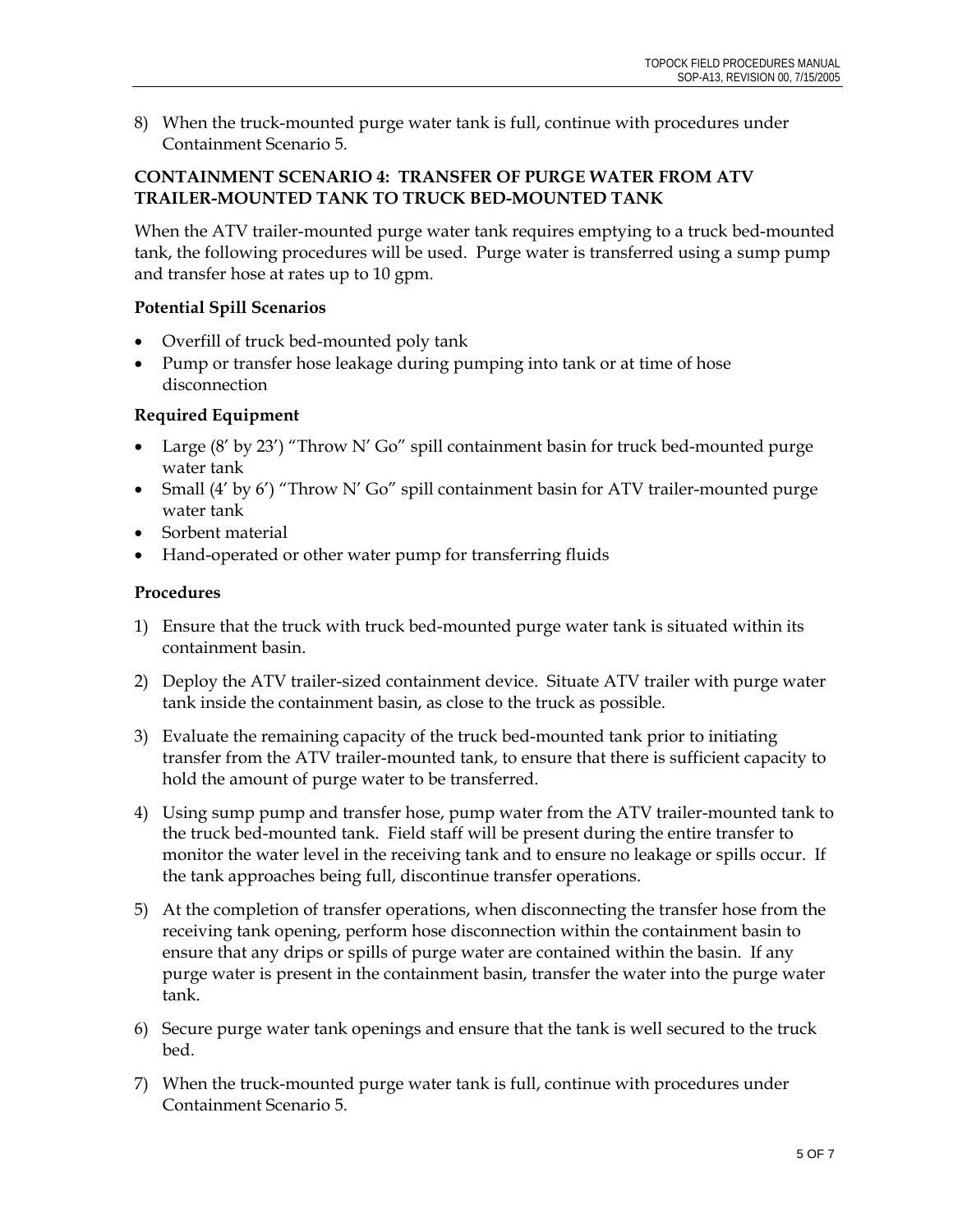## **CONTAINMENT SCENARIO 5: TRANSFER OF PURGE WATER FROM TRUCK BED-MOUNTED TANK TO FINAL STORAGE LOCATION**

When the truck bed-mounted purge water tank requires emptying, the following procedures will be used. Purge water is transferred into a 5,500-gallon storage tank at the PG&E Topock Compressor Station, at rates up to 20 gpm. The 5,500-gallon tank is located within a permanent containment structure.

## **Potential Spill Scenarios**

- Overfill of tank at final storage location
- Pump or transfer hose leakage during pumping into tank or at time of hose disconnection.

### **Required Equipment**

- Large (8' by 23') "Throw N' Go" spill containment basin for truck bed-mounted purge water tank
- Sorbent material
- Hand-operated or other water pump for transferring fluids

- 1) Ensure that the truck with bed-mounted tank is situated within its containment basin.
- 2) Evaluate the remaining capacity of the receiving tank prior to initiating transfer from the truck-mounted tank, to ensure that there is sufficient capacity to hold the amount of purge water to be transferred.
- 3) Using pump and transfer hose, pump water from the truck-mounted tank to the receiving tank. Field staff will be present during the entire transfer to monitor the water level in the receiving tank and to ensure no leakage or spills occur. If the receiving tank approaches being full, discontinue transfer operations.
- 4) At the completion of transfer operations, when disconnecting the transfer hose from the receiving tank opening, perform hose disconnection within the containment basin to ensure that any drips or spills of purge water are contained within the basin. If any purge water is present in the containment basin, transfer the water into the purge water tank.
- 5) Secure tank openings on the receiving tank.